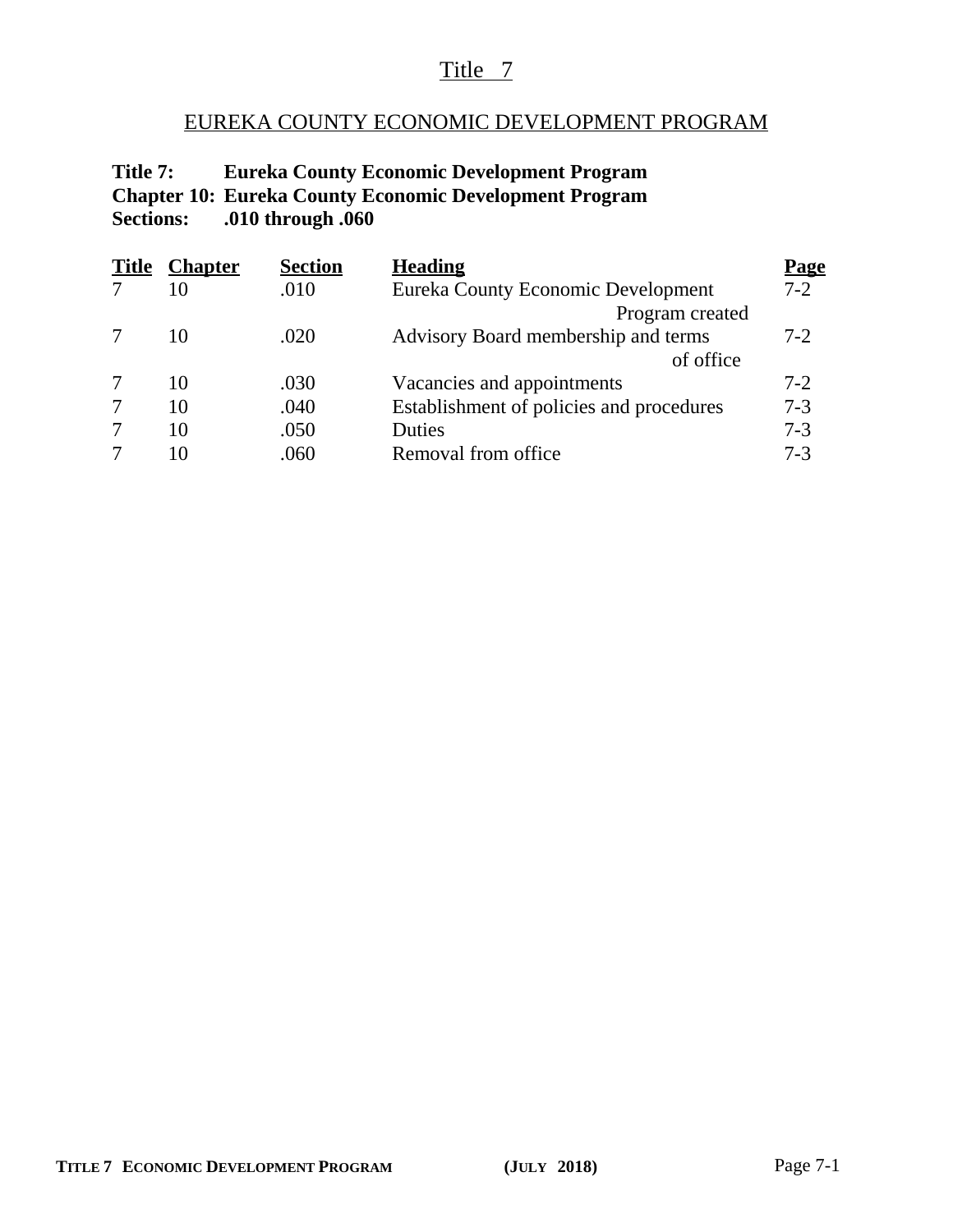# Chapter 10 - EUREKA COUNTY ECONOMIC DEVELOPMENT PROGRAM

#### .010 Eureka County Economic Development Program created

The Eureka County Board of Commissioners hereby formally creates the Eureka County Economic Development Program, and hereby reaffirms the Board of Commissioners as the official Economic Authority of Eureka County. This chapter defines the power of the Program to receive grants, donations, and revenues, and to expend the same to promote and enhance the economic growth of Eureka County with the assistance of the Eureka County Economic Development Program Advisory Board.

#### .020 Advisory Board membership and terms of office

The Eureka County Economic Development Program Advisory Board shall have a Board of Directors comprised of seven (7) representatives to be selected by the Eureka County Commissioners for an initial term of Office as indicated:

A. Two (2) individuals from the northern part of Eureka County, one (1) for an initial one (1) year term and one (1) for an initial two (2) year term; and

B. Two (2) individuals from the southern part of Eureka County, one (1) for an initial one (1) year term and one (1) for an initial two (2) year term; and

C. One (1) individual to represent agriculture and ranching for an initial two (2) year term; and

D. One (1) individual to represent mining interests for an initial two (2) year term; and

E. One (1) individual at large for an initial one (1) year term.

NOTE: Past and/or present members of the Crescent Valley Town Advisory Board are not prohibited from serving on the Development Program Advisory Board.

#### .030 Vacancies and appointments

The initial Development Program Advisory Board shall be selected by the Eureka County Commissioners upon review of nominees selected by the Crescent Valley Town Advisory Board for the two individuals from the northern part of the County, and upon review of letters of interest submitted by individuals in response to advertisement. Thereafter, when a vacancy occurs or a term expires the Eureka County Commissioners may first solicit names of nominees from the remaining Development Program Advisory Board members before filling an expired term or vacant position. A vacancy shall be declared by the Development Program Advisory Board upon the expiration of the term or death, resignation, or failure of a director to attend three (3) successive regularly scheduled meetings.